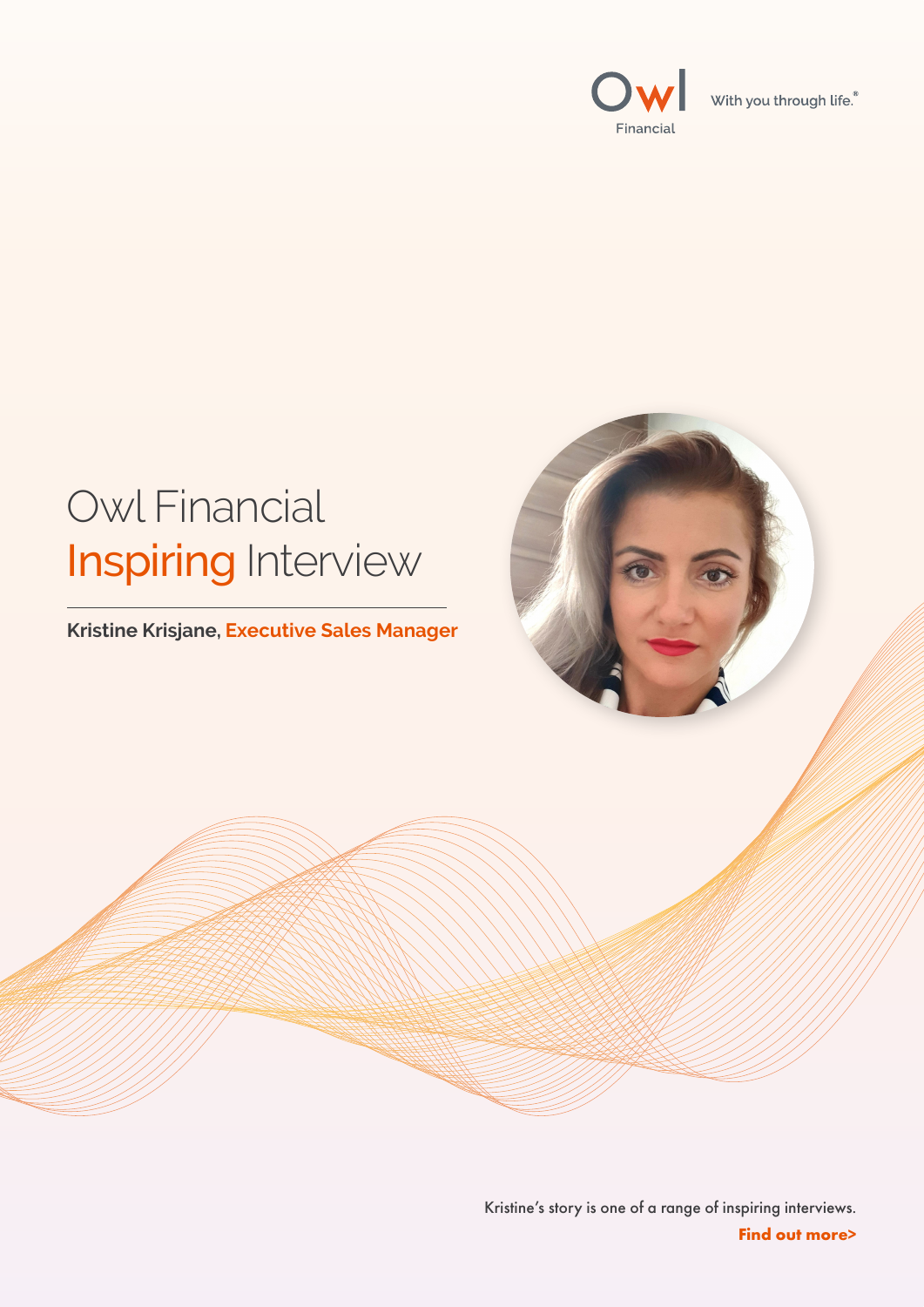We've collated a series of motivational case studies that show the journey of some of our most ambitious Advisers and Managers. It's fascinating to hear about their background, why they joined Owl, what motivates them and tips for others building their careers in the business.

Before joining Owl I worked in the factory of a company that specialised in making fabrics - I did this for around six years. The pay at the time wasn't bad but the hours were long and I knew I could be doing more. I felt like the job was holding me back and didn't reflect me or where I wanted to be.

In spite of repeated attempts to progress to a managerial position, I wasn't given the opportunity. I was disheartened but refused to give up on the prospect of moving on from where I was. I got to hear about the job with Owl from a friend who worked with the company. She asked if I would be interested in doing what she does. No need to ask twice - I was definitely interested!





Things were looking up. I had an initial interview which seemed to go well, but then there was a set back. Soon after, I was informed that recruitment had been put on hold. I was really disappointed as it sounded like such a great opportunity.

I decided to be patient. I kept in contact and about a year later received the good news that my application could be progressed. The next challenge was passing the necessary exams - insurance was new to me. It took real focus to get my head around the terminology. This combined with me still mastering English (my natural language is Latvian), meant I really had to put the work in. However, I was determined and committed. I remember, even my family

# **My Journey, Kristine Krisjane**

### **Persistence and Patience**

were unsure whether I could do this and whether it was right for me.

It took days and nights of study - but I did it! I was so pleased when four months later, I passed and my journey with the company began in March 2016.